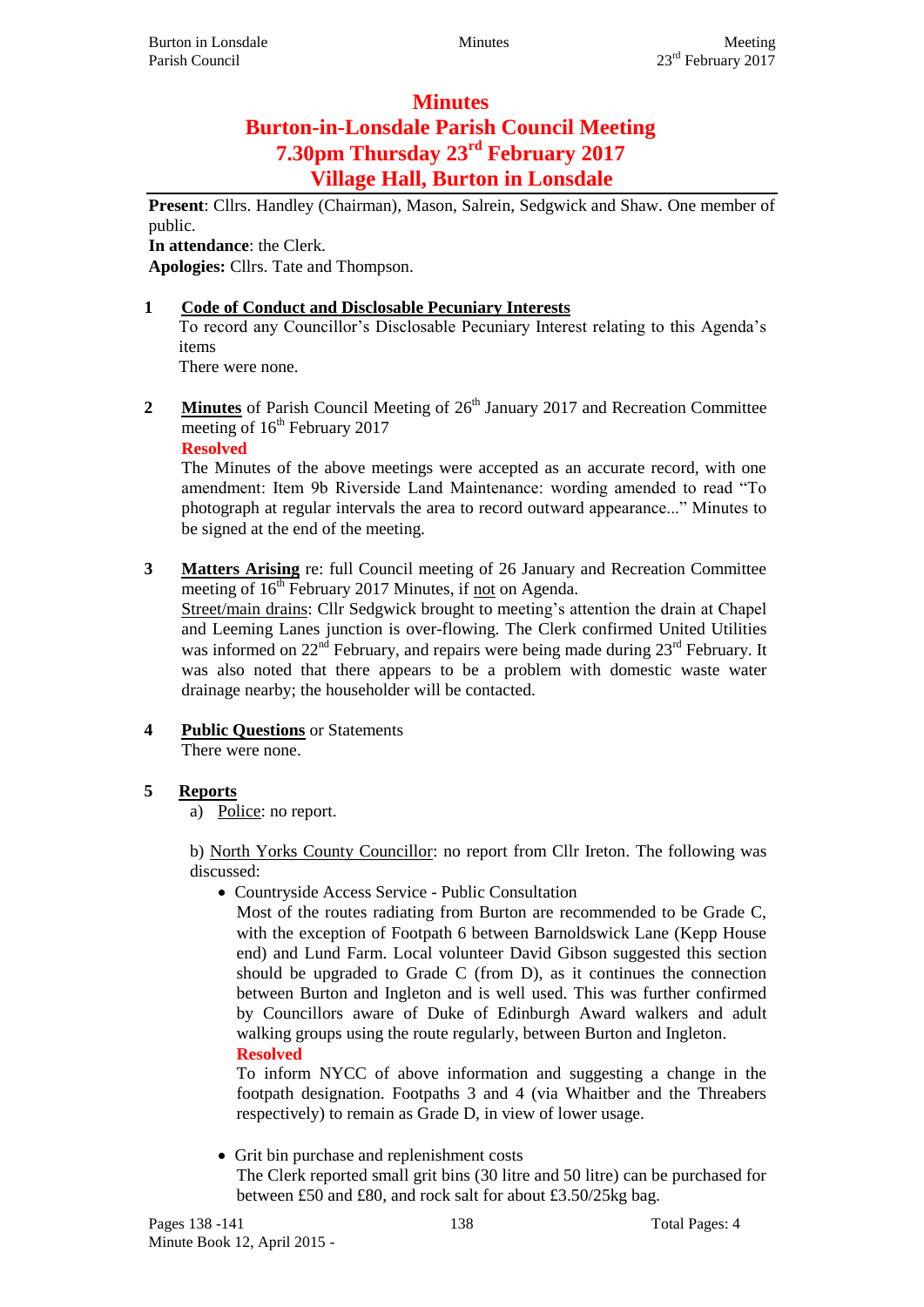- There followed a lengthy discussion covering:
- NYCC criteria for providing bin free of charge
- if a bin provided, an able bodied person would be needed to spread grit

- if parish council provided a bin where NYCC did not, additional requests from residents may be forthcoming, giving rise to further expense **Resolved**

To ask NYCC to assess site on Ireby Road for supplying free of charge a grit bin.

### c) Craven District Councillors

Planning Matters

Consent: 15/2016/17658, 17659 (listed building), 11 High Street This permission was noted.

d) Clerk: YLCA, Correspondence

The Clerk reported YLCA is doing a training session at Grassington on  $13<sup>th</sup>$ March re the Transparency Code. As this council appears to be fulfilling the Code's requirements, the Clerk will not be attending.

#### e) Battle's Over: Commemoration 11 Nov 2018: update

Cllr Thompson has Mr Booth's agreement the beacon can be sited on Castle Hill, and to remind him later, during 2018.

Cllr. Sedgwick suggested heavy vehicles would have difficulty going over soft/wet ground at that time of year.

#### **Resolved**

To research brazier and fire materials prices as an alternative.

#### **6 Finance Matters**

a) Bank balances, including receipts since statement date

The Clerk reported the bank balances as per the Appendix. There will be approximately £8,000 at year end uncommitted to a specific item. This is subject to change between now and year end at  $31<sup>st</sup>$  March 2017.

b) Approval of payments of budgeted and non budgeted items

#### **Resolved**

To approve the payments as per the Appendix.

c) Settle Swimming Pool: request for donations

A detailed discussion covered the following points made by different councillors:

- The number of Burton residents using Settle Pool and Ingleton Pool and the benefits for those residents
- Both Settle and Ingleton Pools are community-run
- Hornby Pool is very likely to be closed by Lancashire County Council at the end of March; it is possible this pool will also be community-run. This pool is also used by Burton residents.
- If a donation made at this point in the financial year, it would set a precedent to make unscheduled donations to other organisations.
- Donation applications should be invited prior to the budget making period (ie October/November) so that they can be included in the annual budget.

### **Resolved**

To write to Settle Pool and tell the committee the request for financial support will be kept on file, and will be considered at the time of considering the 2018- 19 budget.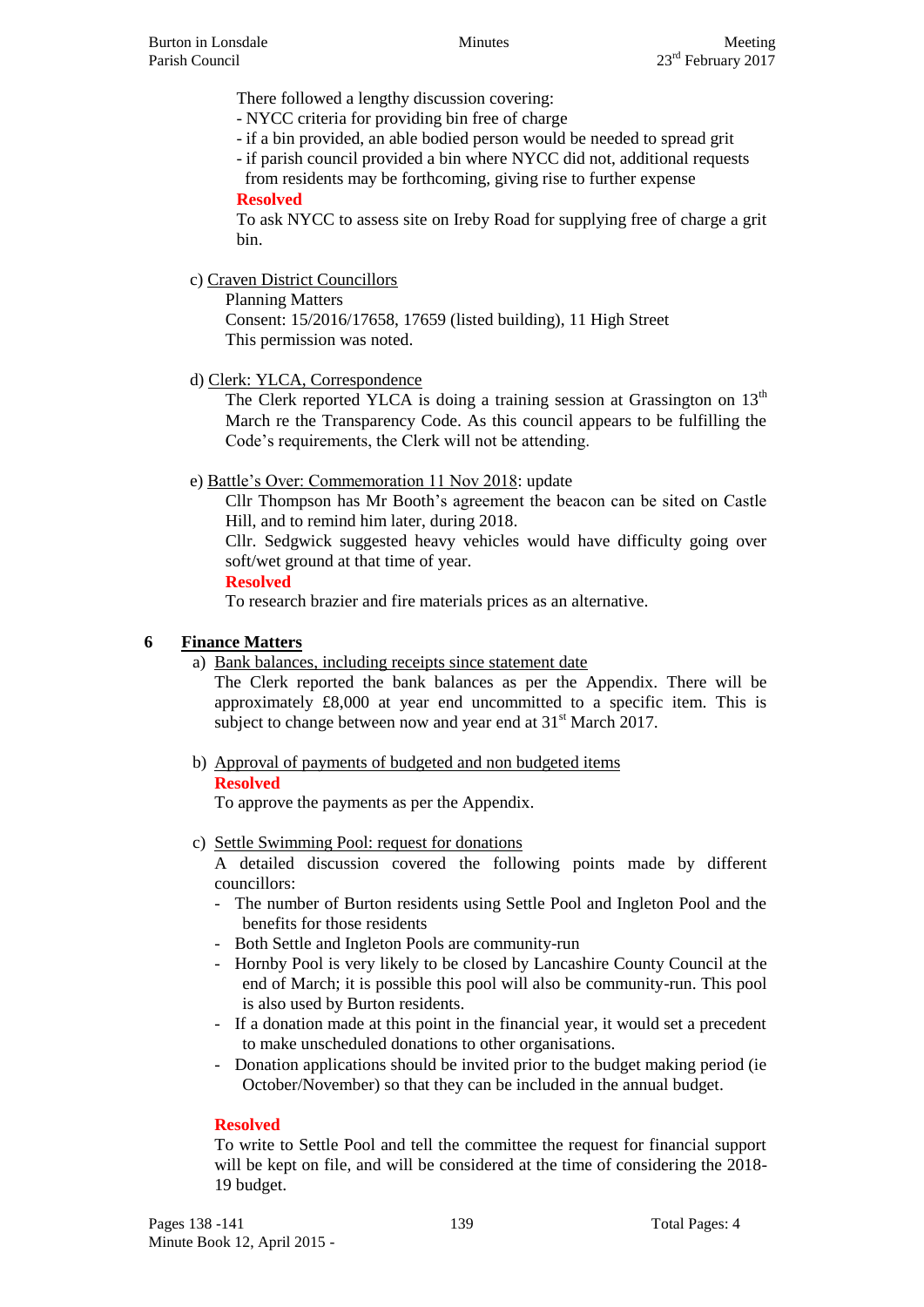To give consideration to donations to Ingleton, Settle and possibly Hornby Pool, should it become community owned, when drawing up the 2018-19 budget.

# **7 Parish Councillor Reports**

- a) Village Hall Committee: Cllr Salrein commented that whilst there were no committee meetings, a lot seemed to being done to the Hall.
- b) Bentham Common Lands Charity: no report
- c) Woodland Trust: no report.
- d) Local Footpath Volunteers: no report

# **8 Recreation Committee**

- Play Area inspection reports: the area is being monitored on a regular basis.
- Pavilion: bookings, maintenance, including cleaning: the bookings are mostly at weekends for football matches; there are occasional bookings for children's parties. January income was £100 for the Field and Pavilion.

# **9 Maintenance Reports**

- a) Village Green, including War Memorial
	- Roadway condition: progress report: the potholes have been reported, but just one has been marked up ready for repair. Clerk to contact NYCC.
- b) Riverside Land: turf damage

Cllr. Mason reported the damage has been made good by United Utilities; however further ruts, not made by UU vehicles and about one car's length, have appeared, and require levelling. Cllr. Sedgwick volunteered to look at the area after lambing finished.

- c) Very Old and Separate Churchyard: inclusion in Craven Local Plan as protected Green Open Space. It was noted this area is now included in the Craven District Council's Local Plan Green Open Space list, as well as the current churchyards.
- d) Street Lighting: no report.
- e) Public benches: no report.
- f) Public Footpaths: no report

# **10 Items to be included by Clerk in press release Resolved**

To report the NYCC Countryside access proposals and this council's recommendation for a revision of Footpath 6 classification.

# **11 Date, time and venue next monthly Parish Council meeting**

7.30pm, 23rd March 2017, in the Village Hall

The meeting finished at 8.33pm.

**Signed ...................................................... Date ........................................**